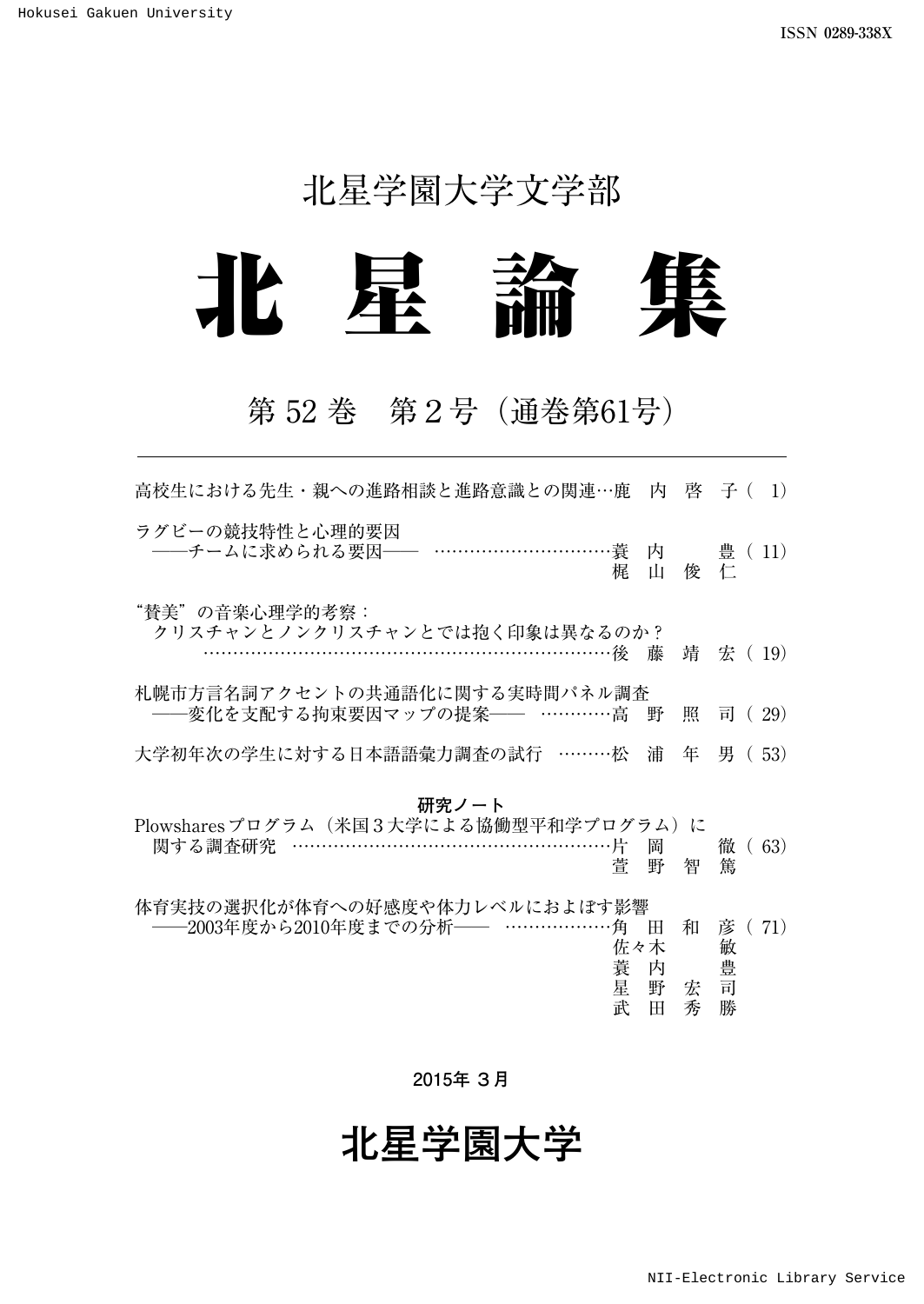**執筆者紹介**(掲載順)

| 鹿 | 内   | 啓 子 |   | 文 学<br>部 教 授       |  |
|---|-----|-----|---|--------------------|--|
| 蓑 | 内   |     | 豊 | 文<br>学<br>部 教<br>授 |  |
| 梶 | 山   | 俊 仁 |   | 中国管区警察学校教授         |  |
| 後 | 藤   | 靖 宏 |   | 文学部教授              |  |
| 高 | 野   | 照   | 司 | 文<br>学<br>部 教 授    |  |
| 松 | 浦   | 年   | 男 | 文学部准教授             |  |
| 片 | 岡   |     | 徹 | 文学部准教授             |  |
| 菅 | 野   | 智   | 篤 | 経済学部教授             |  |
| 角 | 田   | 和   | 彦 | 文学部准教授             |  |
|   | 佐々木 |     | 敏 | 文学部教授              |  |
| 星 |     | 野 宏 | 司 | 経済学部准教授            |  |
| 武 | 田   | 秀   | 勝 | 社会福祉学部教授           |  |

#### 北星学園大学文学部

北星論集 第52巻 第2号(通巻第61号)

#### 2015年3月15日発行

- 編集代表者 **坂 内 正**
- 発 行 所 **北星学園大学**

〒004-8631 札幌市厚別区大谷地西2丁目3番1号

#### **HOKUSEI GAKUEN UNIVERSITY**

2-3-1, Oyachi Nishi, Atsubetsu-ku, Sapporo,004-8631 Japan

印 刷 所 社会福祉法人北海道リハビリー 〒061-1195 北広島市西の里507番地1